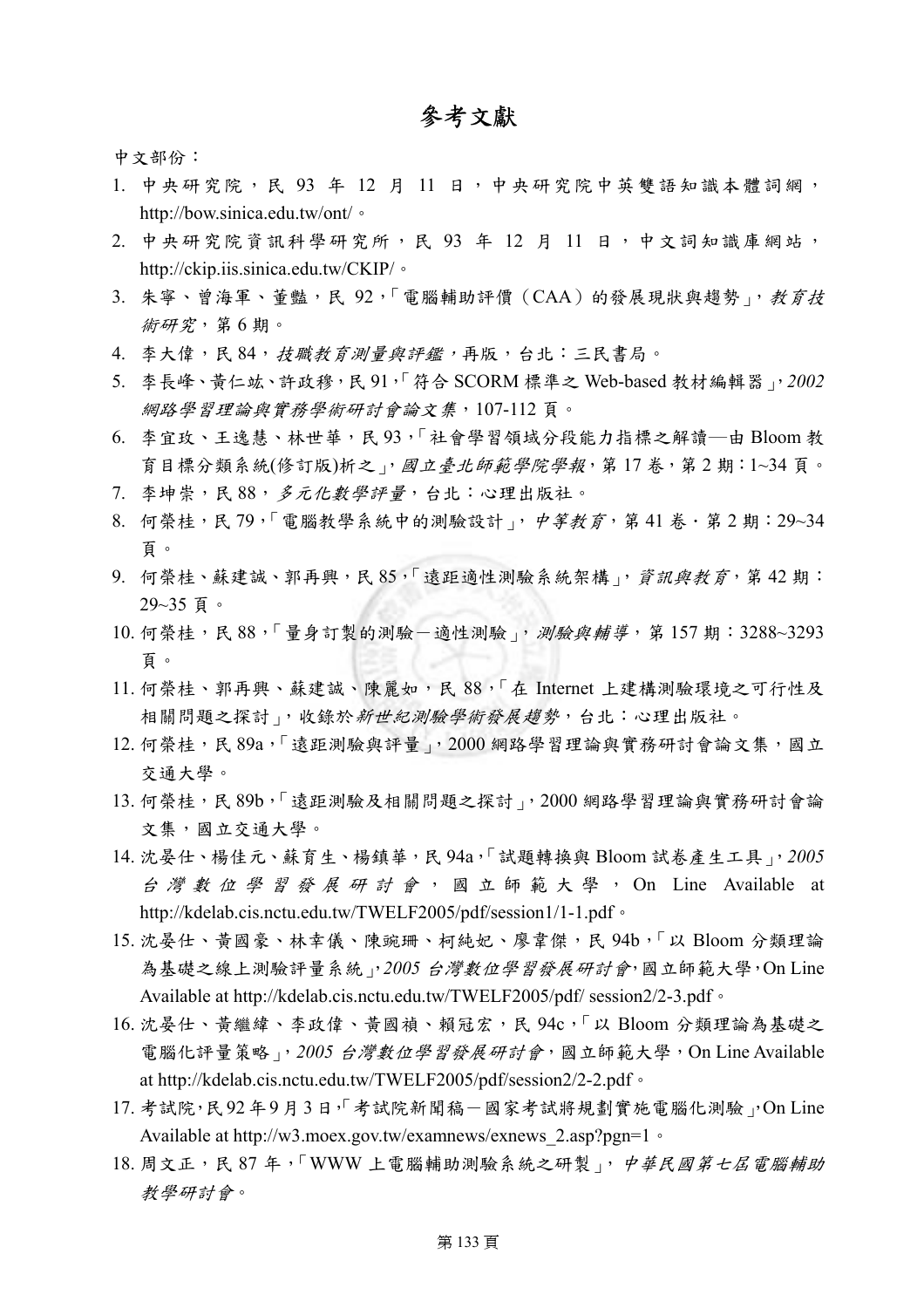- 19. 周倩、簡榮宏,民 86年,「網路評量系統之發展與研究」, 遠距教育, 第4期: 12-15 頁。
- 20. 吳明隆,民 87,「以網路為主的教學環境內涵及規劃原則」,教育部電子計算機中心 簡訊,第 8712 期:22-38 頁。
- 21. 林奇賢,民 86年,全球資訊網輔助學習系統:網際網路與國小教育。資訊與教育, 第 58 期:2-11 頁。
- 22. 林敏慧、陳美樺、管怡婷、郭榮學、陳慶帆,民 90,「網路教學與傳統教學之差異與 融合分析」,第五屆全球華人教育資訊科技大會,第二卷:1199-1202 頁。
- 23. 林璟豐,民 90年6月,全球資訊網測驗題型之研究,國立師範大學工業科技教育研 究所碩士論文。
- 24. 林明達,民 87, 全球資訊網線上測驗系統之設計與製作,國立交通大學資訊科學研 究所碩士論文。
- 25. 洪榮昭,民 81年3月, 電腦輔助教學之設計原理與應用,師大書苑。
- 26. 師大書苑,民 83, 心理與教育測驗精解,師大書苑。
- 27. 張史如,民 86,「從建構主義的觀點探討網路超文件/超媒體應用於教學上的意義」, 資訊與教育,第 58 期,第 39-48 頁。
- 28. 張家倩、楊國德,民 87, 全球資訊網自學式課程之先導研究 |, *遠距教育*, 第 7 期: 49~59 頁。
- 29. 財團法人語言訓練中心, 民 93年7月, 「TOEFL 測驗簡介」, On Line Available at: http://www.lttc.ntu.edu.tw/Toefl.htm。
- 30. 陳英豪、吳裕益,民 71, 別驗的編制與應用, 台北:偉文出版社。
- 31. 陳李綢,民 86,教育測量與評量,台北:五南。
- 32. 陳年興、楊子青、賴宏仁,民 86,「以網際網路為基礎之學習環境」, 電腦學刊, 第 2 期:667-674 頁。
- 33. 陳筱菁,民 93, 以布魯姆認知分類修正版為基礎之計算機,國立台灣師範大學資訊 教育研究所碩士論文。
- 34. 曾憲雄、黃國禎、江孟峰、蔡昌均、林耀聰,民91,專家系統導論:導論/工具/應用, 初版,台北:松崗。
- 35. 翁瑞鋒、曾憲雄、鍾育茹、施南極,民 94, 「融入 BLOOM 認知理論之試題標準化研 究-以數學科為例」,*2005* 台灣數位學習發展研討會,國立師範大學,On Line Available at http://kdelab.cis.nctu.edu.tw/TWELF2005/pdf/session5/5-4.pdf。
- 36. 孫光天、謝凱隆、鄭海東、陳新豐,民 87,「智慧型線上適性測驗系統」, 第七屆電 腦輔助教學研討會: 81~86頁,國立高雄師範大學。
- 37. 黃居仁、張如瑩、蔡柏生,民 92 年 10 月,「語意網時代的網路華語教學-兼介中英雙 語知識本體與領域檢索介面」,*2003* 年第三屆全球華文網路教育研討會,台北,第 24-26 頁。
- 38. 黃居仁,民 92年 3月,「語意網、詞網與知識本體:淺談未來網路上的知識運籌」, 佛教圖書館館訊,第 33 期:1-16 頁。
- 39. 黃國禛,曾秋蓉,朱蕙君,蕭經武,民 91,「智慧型線上測驗系統題型之分析與改進」, 科學教育學刊,第 10 卷.第 4 期:423~439 頁。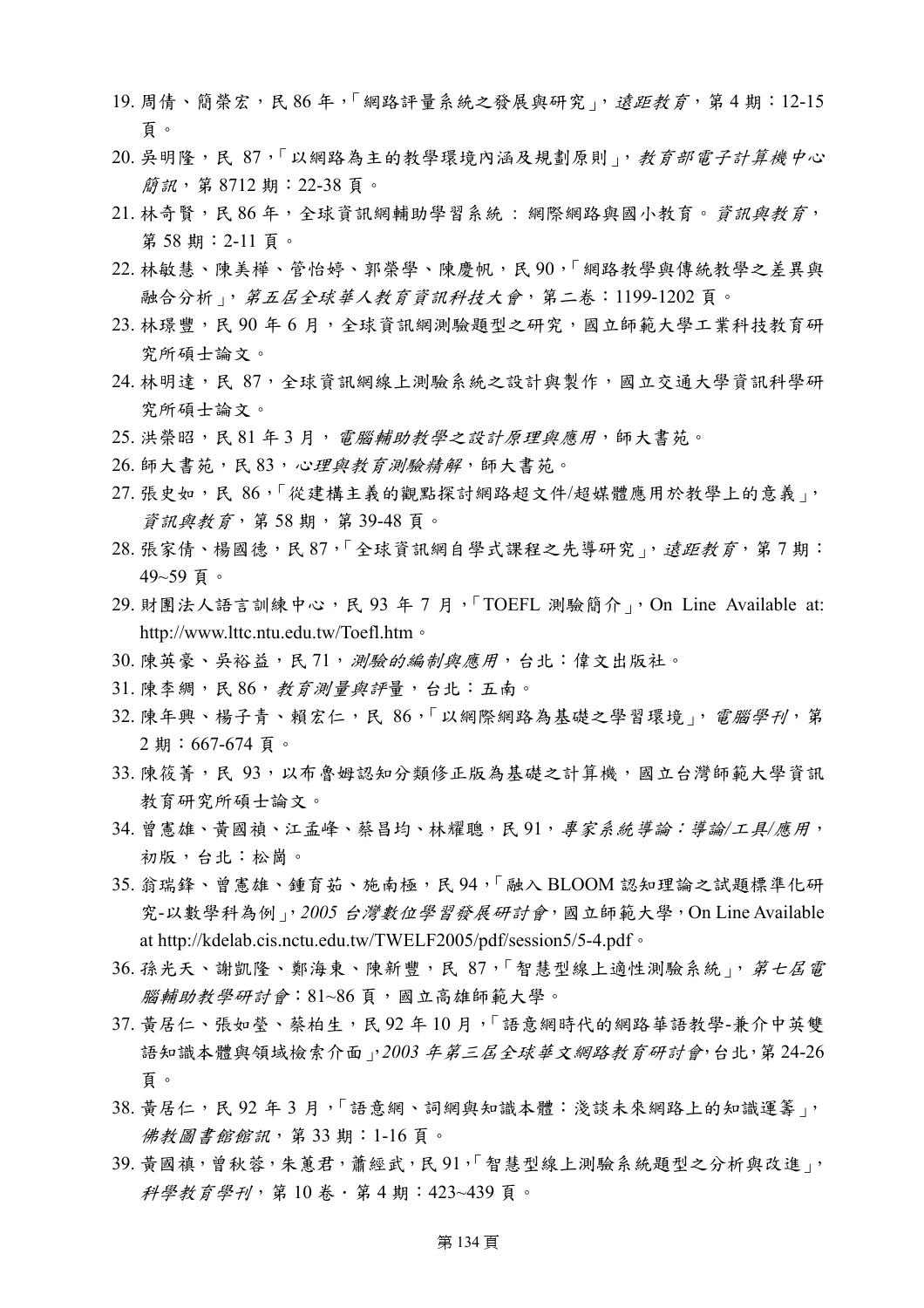- 40. 葉連祺,民 89,「教師自編紙筆式測驗試題類型之探討」,研習資訊,第17 卷,第4 期: 42-53 頁。
- 41. 葉連祺、林淑萍,民 94年1月,「布魯姆認知領域教育部標分類修訂版之探討」,教 育研究月刊,第 105 期:94-106。
- 42. 楊亨利、金士俊,民 90,「一個全球資訊網資料發掘的架構–以英語教學為例」,資 訊管理學報,第 7 卷,第 2 期:143-181 頁。
- 43. 楊家興,民 89, 自學式教材設計手冊,心理出版社,初版,台北。
- 44. 張紹勳、林騰蛟(民89,4月), 虛擬大學實施之介紹, 技術與職業教育雙月刊, 56期: 29-36 頁。
- 45. 游寶達,民 87,「ICL 心智模式取向之智慧型電腦輔助診斷學習系統之研究」,民國 87 年度國科會「電腦輔助學習」專題研究計畫。
- 46. 鼎茂,民 89, 教育與心理測驗,台北:鼎茂出版社。
- 47. 歐滄和,民 91, 教育測驗與評量,台北:心理出版社。
- 48. 簡茂發,民 88,「多元化評量之理念與方法」,教師天地,第99期:11-17頁。
- 49. 藍月蓮,民92,一個數位教學架構的模式探討,南華大學資訊管理研究所碩士論文。

英文部份:

- 1. Alderson, J.C., "Technology in Testing: The Present and Future," *Elsevier Science Document System,* 28, 2000, pp.593-603.
- 2. Alessi, S.M. and Trollip, S.R., *Computer-Based Instruction: Methods and Development,* Englewood Cliffs. N. J.: Prentice-Hall, 2<sup>nd</sup>, 1991.
- 3. Bandura, A., *Social Foundations of Thought and Action,* Prentice-Hall, Englewood Cliffs, NJ, 1986.
- 4. Bannan-Ritland, B., Harvey, D. M., & Milheim, W. D., "A General Framework for the Development of Web-based Instruction," *Educational Media International*, 35(2), 1998, pp. 77-81.
- 5. Berners-Lee, T., Hendler, J. & Lassila, O., "The Semantic Web," *Scientific American*, May 2001, pp. 29-37.
- 6. Bennett, M.G., Hessinger, J. Kahn, H., Ligget, J. Marshall, G., and Zack, J., "Using Multimedia in Large-Scale Computer-Based Testing Programs," *Computers in Human Behavior* (15), 1999, pp: 283-294.
- 7. Bloom, B. S., Englehart, M. D., Furst, E. J., Hill, W. H., and Krathwohl, D. R., *A Taxonomy of Educational Objectives: Handbook 1,* The Cognitive Domain, N.Y.:David Mckay Co, 1956.
- 8. Borich, G. D. and Tombari, M. L*., Educational Psychology: A Contemporary approach*, Longman, 1997.
- 9. Bunge, M., *Treatise on Basic Philosophy: Vol.3: Ontology I: The Furniyure of the World,* Boston, MA: Reidel, 1977.
- 10. Bugbee, A.C., "The Equivalence of Paper-and-Pencil and Computer-Based Testing," *Journal of Research on Computing in Education* (28:3), 1996, pp:282-299.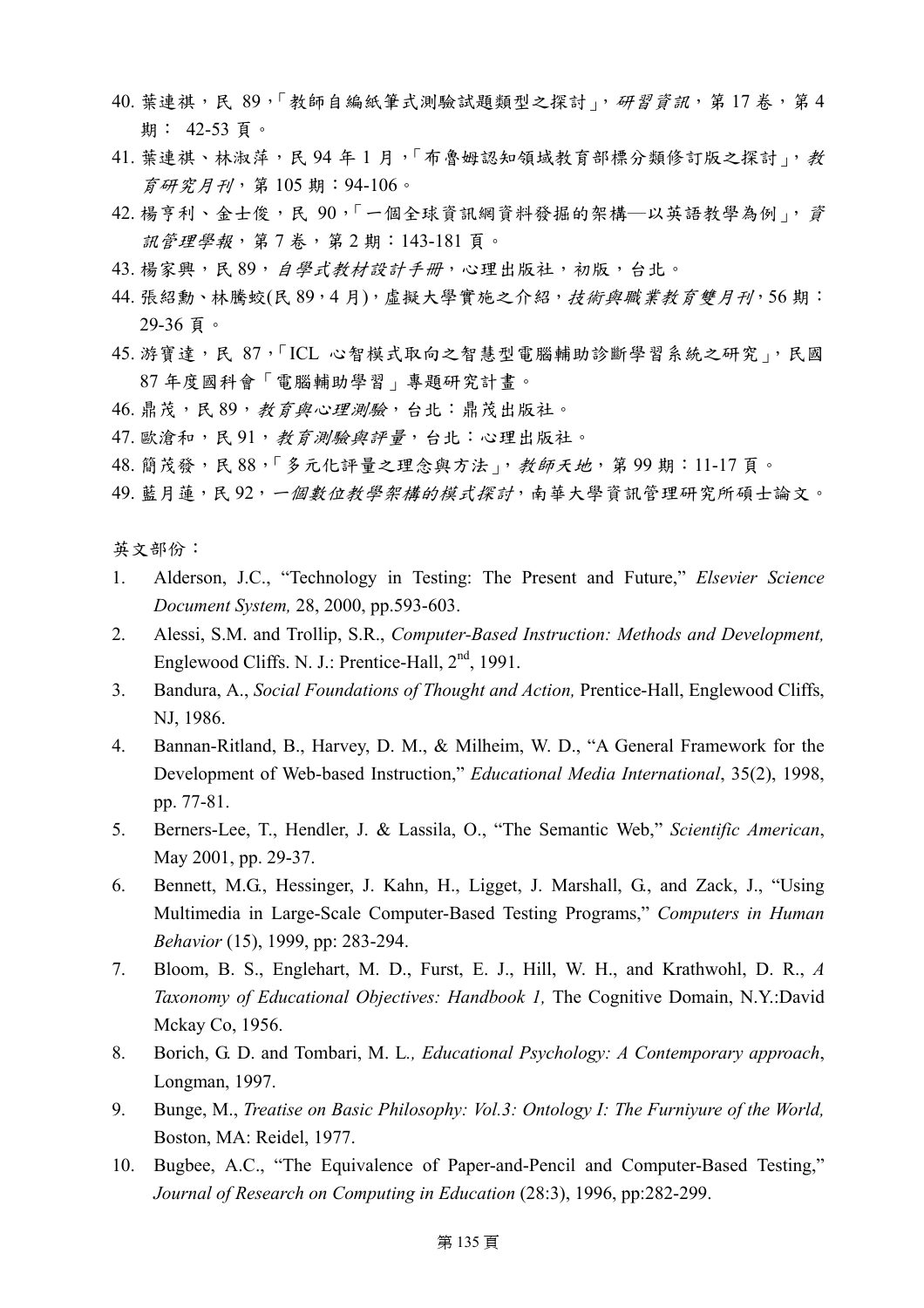- 11. Chen, K., Luo, C. Gao, Z., Chang, M., Chen, F., Chen, C. and Huang, C., "The CKIP Chinese Treebank: Guidelines for Annotation," Dec 2004 Available from http://godel.iis.sinica.edu.tw/CKIP/treebank/.
- 12. Clay, B., *Is This a Trick Question? A Short Guide to Writing Effective Test Questions*, USA: Kansas Curriculum Center, October 2001.
- 13. Dempsey, J.V. and Wager, S.U., "A Taxonomy for Timing of Feedback in Computer Based Instruction," *Educational Technology*, 28(10), 1988, pp. 20-25.
- 14. Dempsey, J.V., Driscoll, M.P., and Swindell, L.K., *Text-Based Feedback. Interactive Instruction and Feedback*, New Jersey: Educational Technology Publications Englewwood Cliffs, 1993.
- 15. Desai, B. C., "Supporting Discovery in Virtual Libraries," *Journal of the American Society for Information Science*, 48(3), March 1997, pp.190-204.
- 16. Devedzic, V.B., "Key Issues in Next-Generation Web-Based Education," *IEEE Transactions On Systemsm, Man, And Cybernetics-PART C: Applications And Reviews,* 33(3), Aug 2003, pp.339-349.
- 17. Dick, W. and Carey, L., *The Systematic Design of Instruction*, 3rd ed., Glenview, IL: Scott, Foresman, 1990
- 18. Fellbaum, C., *WordNet: An Electronic Lexical Databas*, MIT Press, Cambridge, MA, 1998.
- 19. Fensel, D., Harmelen, F., Horrocks, I., McGuinnesm, D.L. and Patel-Schneider, P.F., "OIL: Ontology Infrastructure to Enable the Semantic Web,," *IEEE Intelligent Systems*, 16(2), 2001, pp. 38-45.
- 20. Flavell, J. H., "Speculation about the nature and development ofmetacognition," in Weiner, F. E. & R. H. Kluwe (Eds), *Metacognition, motivation, and understanding*, Hillsdale, NJ: Erlbaum, 1987.
- 21. Gagne, R. M., Briggs, L. J., & Wager, W. W., *Principles of instructional design*, 4<sup>th</sup>, Fort Worth: Harcourt Brace.
- 22. Galusha, J.M., "Barriers to Learning in Distance Education. Interpersonal Computing and Technology," *An Electronic Journal for the 21st Century*, 5 (3/4), 1997, pp.6-14.
- 23. Gilman, D.A., "Comparison of Several Feedback Methods for Correcting Errors by Computer-Assisted Instruction," *Journal of Applied Psychology*, 60, 1969, pp.503-508.
- 24. Gronlund, N.E., *Assessment of Student Achievement*, Needham Heights*,* M.A.: Allyn & Bacon, 1998.
- 25. Guarino, N., "Formal Ontology and Information System," in Guarino, N. (ed.), *Formal Ontology in Information Systems*, *Proc. Of the 1st International Conference*, Trentom Italy, 6-8, IOS Press (amendee version), 1998, pp.3-15.
- 26. Haladyna, T. M., *Developing and validating Multiple-Choice Test Items*, 2nd (ed.). Mahwah, NJ: Lawrence Erlbaum Associates, 1999.
- 27. Han, T., Kolen, M., and Poglmann, J., "A Comparison Among IRT True-and Observed-Score Equatings and Traditional Equipercentile Equating," *Applied*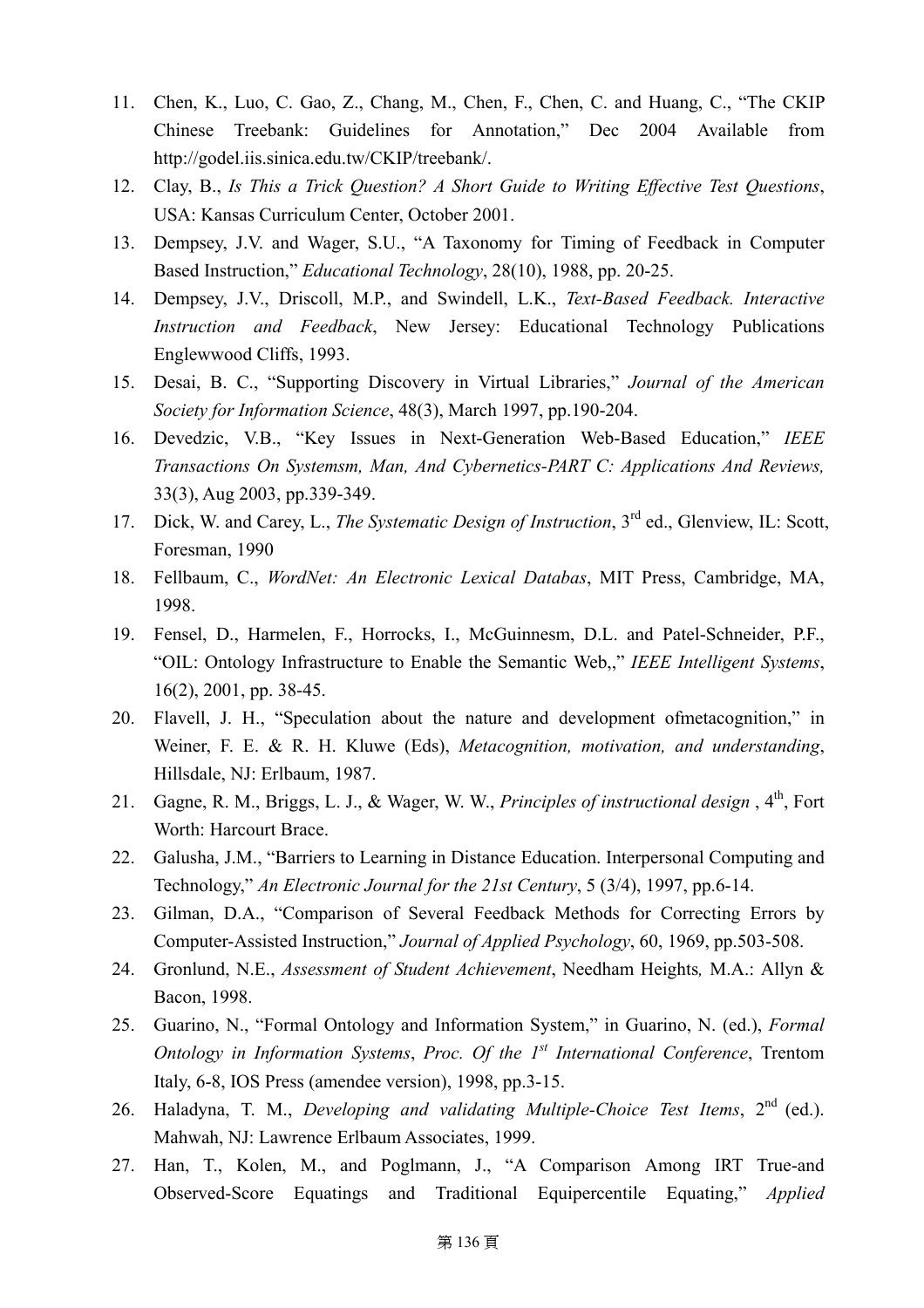*Measurement in Education*, 10(2), 1997, pp: 105-121.

- 28. Hill, J. R., & Hannafin, M. J., Cognitive Strategies and Learning From the World Wide Web, *Education Technology Research and Development*, 45(4), 1997, pp:37-64.
- 29. Holsapple, Clyde & Whinston, Andrew, "Software Tools for Knowledge Fusion," *Computerworld,* 17(15), Apr 11, 1983, pp.11-18.
- 30. Huang, C-R, Chen, K-J, Chen, F-Y, Chen, K-J, Gao, Z-M and Chen, K-Y, "Sinica Treebank: Design Criteria, Annotation Guidelines, and On-line Interface," *Proceedings of 2nd Chinese Language Processing Workshop*, Hong Kong, October 7, 2000, pp.29-37.
- 31. Hwang, G-J, "A Conceptual Map Model for Developing Intelligent Tutoring Systems," *Computers & Education*, 40, 2003, pp.217-235.
- 32. Jang, J. S. R., Sun, C, T., & Mizutani, E., *Neuro-Fuzzy and Soft Computing A Computational Approach to Learning and Machine Intelligence*, Upper Saddle River, New Jersey: Prentice-Hall, 1997.
- 33. Khan, B.H., *Web-Based Instruction: What Is It and Why Is It? Web-Based Instruction*, N.J.: Educational Technology Publications, Inc., 1997.
- 34. Krathwohl, D. R., "A revision of Bloom's taxonomy: An overview," *Theory Into Practice*, 41(4), 2002, pp.212-219.
- 35. Kulik, J.A. and Kulik, C.C., "Timing of Feedback and Verbal Learning," *Review of Educational Research*, 58(1), 1988, pp.79-97.
- 36. Labrou, Y. and Finin, T., "Yahoo! as an Ontology: using Yahoo! Categories to Describe Documents," *Proceedings of the 8th International Conference on Information and Knowledge Management*, Kansas City, Missouri, 1999.
- 37. Langley, P., Wogulis, J., and Ohlsson, S., "Rules and Principles in Cognitive Diagnosis," in Frederiksen, N., Glaser, R., Lesgold, A., and Shafto, M.G. (Eds.), *Diagnostic Monitoring of Skill and Knowledge Acquisition,* Hillsdale, NJ: Erlbaum, 1990, pp. 217-250.
- 38. Liu, H-F, Yu, L., Liu, F. and Bao, S., "Evaluation of the Web-Based Learning System -The Basic of Digital Media Communication", *Proceedings of the International Conference on Computers in Education/International Conference on Computer-Assisted Instruction*, 2000, pp.1238-1241.
- 39. Lord, F. M., *Applications of Item Response Theory to Practical Problems,* Hillsdale, N. J.: Erlbaum Publishers, 1980.
- 40. Mark, D.R., "The Next Generation of Computerized Tests: Implications for Testing of Advances in Multimedia, Intelligent Tutoring Systems, and Language Processing," *AEDS Journal* (19:2), 1997, pp: 81-108.
- 41. Marshall, S.P., "The Assessment of Schema Knowledge for Arithmetic Story Problems: A Cognitive Science Perspective," in G. Kulm (Ed.), *Assessing Higher Order Thinking in Mathematics,* Washington: American Association for the Advancement of Science, 1993, pp.155-168.
- 42. McBeath, R.J., *Instructing and evaluating in higher education. A guidebook for planning*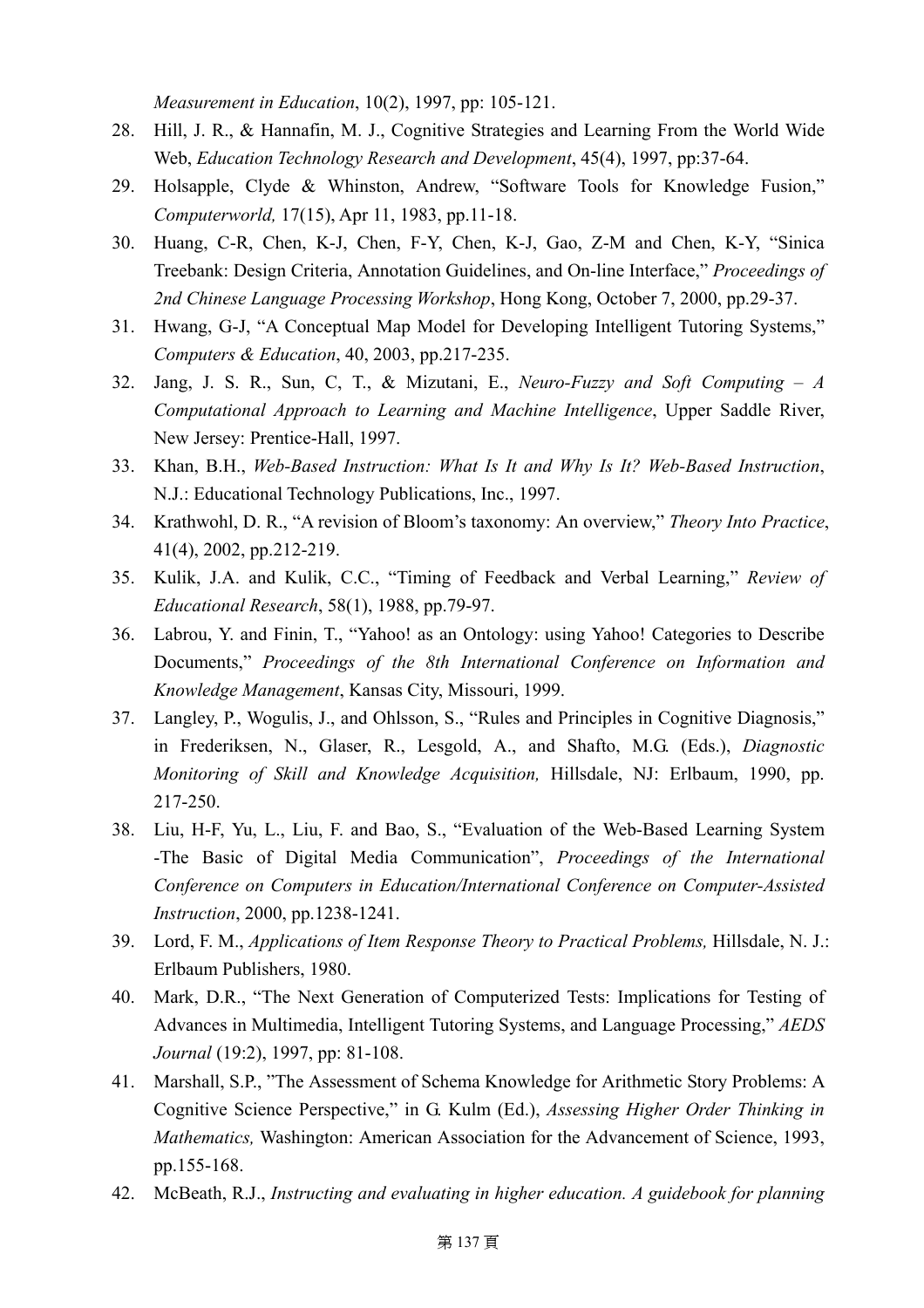*learning outcomes*, Educational Technology Publications, Englewood Cliffs, New Jersey, 1992.

- 43. McCormack, D. and Jones, D., *Building a Web-Based Education System,* N.Y.Wiley, 1997.
- 44. McGreal, R., "Integrated Distributed Learning Environments (IDLEs) on the Internet: A Survey," *Education Technology Review*, 2, 1998, pp.25-31.
- 45. Mckenna, C., Bull, J., "Desiging Effective Objective Test Questions: An Introductory Workshop," CAA Centre, Loughborough University, June 17, 1999. Available from *http://www.caacentre.ac.uk/dldocs/otghdout.pdf.*
- 46. Moundridou, M. and Virvou, M., "Analysis and Design of a Web-Based Authoring Tool Generating Intelligent Tutoring Systems," *Computer & Education* (40), 2003, pp.157-181.
- 47. NAVEDTRA 134, *Navy Instructor Manual*, Pensacola, FL: Chief of Naval Education and. Training, 1992.
- 48. Nonaka, I. & Takeuchi, H.., *The Knowledge Creating Company,* N.Y.: Oxford University Press, 1995.
- 49. Peterson, B.K. and Reider, B.P., "Perceptions of Computer-Based Testing: A Focus on the CFM examination," *Journal of Accounting*, 20, 2002, pp: 265-284.
- 50. Quinn, L.,"HTML 4.0 Reference," W3C Organization, Dec 2004, Available from *[http://www.htmlhelp.com/reference/html40/](http://www.buginword.com).*
- 51. Raggett, D., "HTML 3.2 Reference Specification," W3C Organization, Dec 2004, Available from *http://www.w3.org/TR/REC-html32/.*
- 52. Rosenberg, M. J., *E-Learning: Strategies for Delivering Knowledge in the Digital Age*, AcGraw-Hill, 2001.
- 53. Rowntree, D., *Assessing students. How shall we know them?* Harper & Row, London, 1977.
- 54. Russell, S.J. and Norvig, P., *Artifical Intelligence: A Modern Approach,* Prentice Hall, Upper Saddle River, New Jersey, 2nd edition, 2003.
- 55. Shih, Y-C and Chen, N-S, "Design and Evaluation of Constructivist Web-based Instructional Systems," *Proceedings of the International Conference on Computers in Education/International Conference on Computer-Assisted Instruction*, 2000, pp.500-504
- 56. Sugrue, B. and Kobus, R.C., *Beyond Information: Increasing the Range of Instructional Resources on the World Wide Web*, Teachrends, 1997.
- 57. Sun, K. T., "An Effective Item Selection Method by Using AI Approaches," *The Meeting of the Advanced in Intelligent Computing and Multimedia System*, Baden-Baden, Germany, 1999.
- 58. Swafford, M. and Brown, D., "MallardTM:Asynchronous Learning on the World-Wide Web," *Proceedings of the ASEE 96 Conference,* Washington, DC, June 23-26, 1996.
- 59. Thomas, J., Allman, C., and Beech, M., *Assessment for the diverse classroom: A handbook for teachers*, Florida Department of Education, 2004.